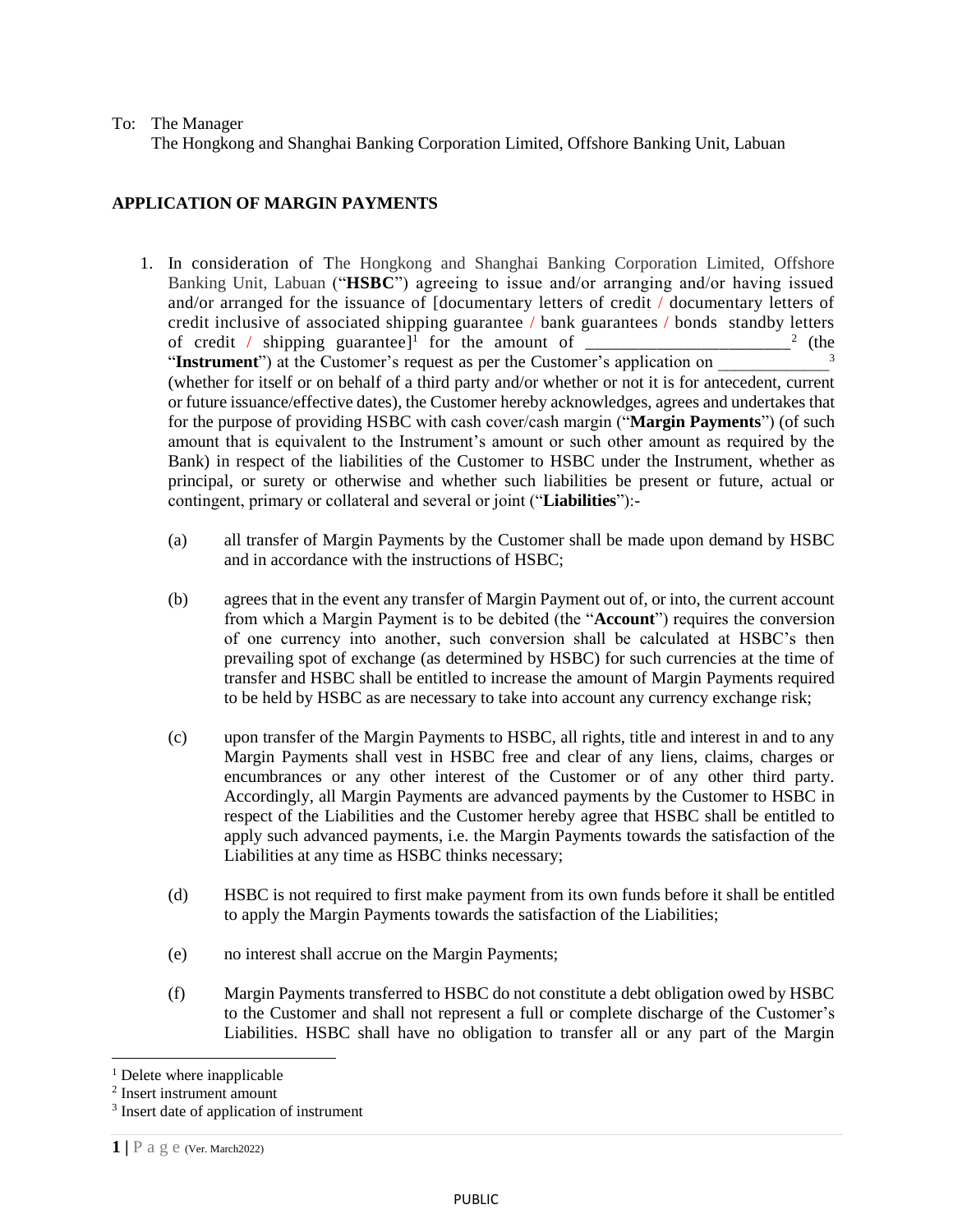Payments to the Customer until such time HSBC determines that the Liabilities have been discharged and/or repaid in full, provided always that HSBC shall not be precluded the right to seek full payment or reimbursement of any monies payable to it by the Customer should there be any such further amounts payable beyond the Margin Payments; and

- (g) any un-utilised amount of the Margin Payments shall be credited to the Account upon HSBC's determination that the Liabilities have been discharged and/or repaid in full.
- 2. It is agreed that nothing in this letter is intended to create or does create in favour of either party any mortgage, charge, lien, pledge, encumbrance or other security interest in any Margin Payment transferred to HSBC pursuant to this letter. Notwithstanding the foregoing, nothing herein shall restrict the operation of any general lien, set-off or other rights or remedies available to HSBC, whether by law or otherwise, and this letter is in addition and without prejudice to any lien, guarantee, mortgage or security now or hereafter held by HSBC.
- 3. The Customer acknowledges that all Margin Payments are not deposits placed with HSBC and are not insured deposits for the purposes of the Malaysia Deposit Insurance Corporation Act 2011 (Act 720 of Malaysia).
- 4. Where the Customer provides its personal data and/or personal data which relates to any relevant individual to HSBC, the Customer:
	- (a) understands that HSBC, its agents and authorised service providers as well as relevant third parties will collect, use and disclose such personal data in accordance with HSBC's prevailing policy on collection, processing and sharing of customer information found in the HSBC Generic Terms & Conditions which is accessible at [www.hsbc.com.my;](http://www.hsbc.com.sg/)
	- (b) hereby consents to, confirms and warrants that the relevant individuals have consented to, the collection, use and disclosure of the personal data provided from time to time in connection with this letter, for the purposes (i) set out in HSBC's prevailing policy on collection, processing and sharing of customer information and (ii) reasonably required by HSBC to provide the credit or banking facilities or other accommodation to it and/or, at the Customer's request (whether for itself or on behalf of a third party), to any other person, firm, corporation or customer of any kind, and any other purpose directly related to it;
	- (c) understands that the HSBC's policy on collection, processing and sharing of customer information forms a part of the terms and conditions governing its relationship with HSBC and should be read in conjunction with this letter; and
	- (d) confirms that it has read, understood and consent to the relevant Notice Relating To The Personal Data Protection Act 2010 which is accessible at https://www.business.hsbc.com.my/en-gb/my/generic/hsbc-labuan.
- 5. This letter shall be governed by and shall be construed in accordance with the laws of Malaysia and the Customer hereby irrevocably submits to the jurisdiction of the Malaysian Courts, but it shall be open to HSBC to enforce the terms hereof in the Courts of any other competent jurisdiction.
- 6. The terms and conditions of this letter may be varied by HSBC with notice to the Customer.